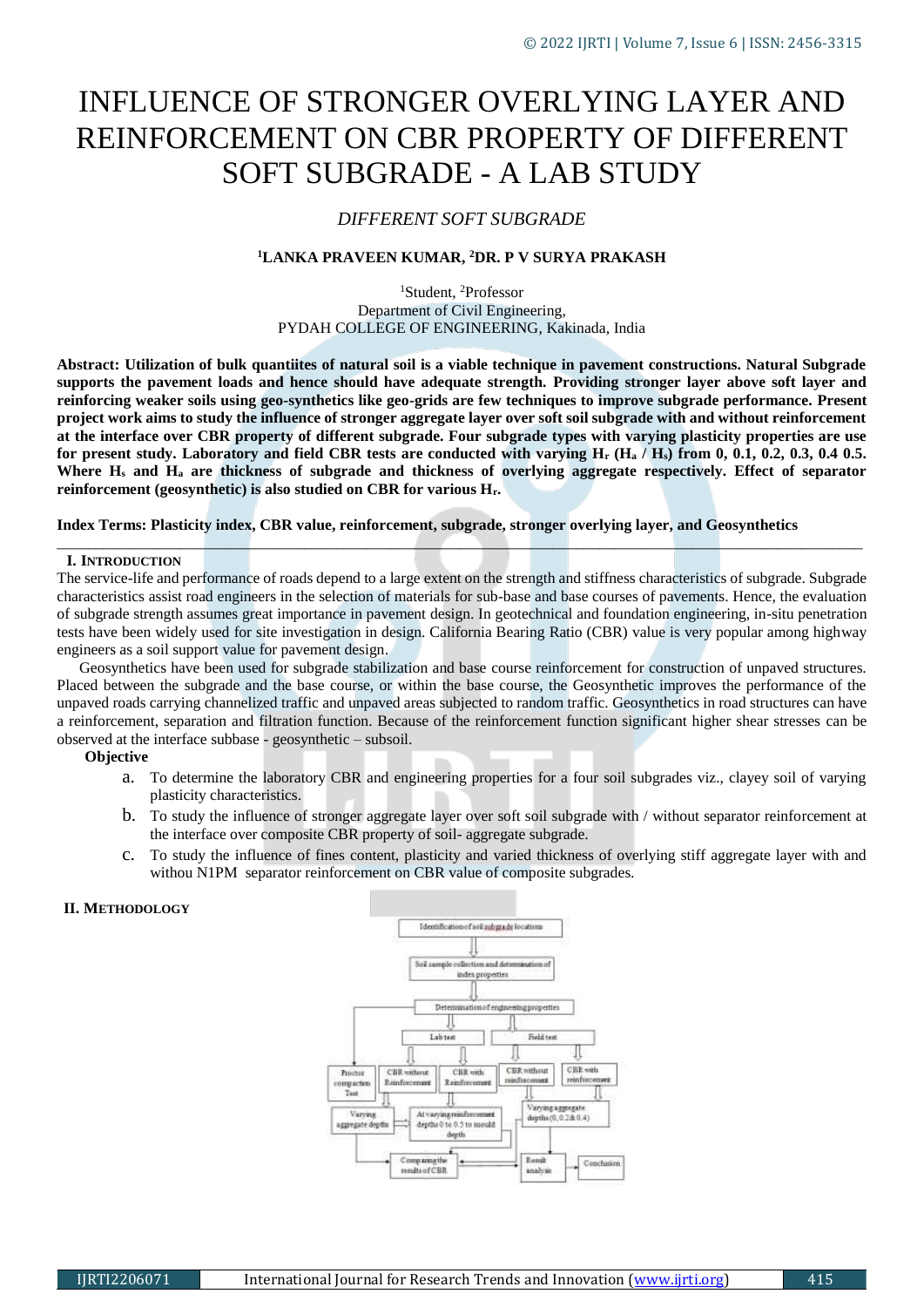# **III. EXPERIMENTAL STUDIES**

Experimental studies for determination of index and engineering properties on different subgrade are carried out. The engineering properties are determined on subgrade samples in both lab and field. Four types of soil subgrade, Geotextile reinforcement and coarse aggregate are used for study.

#### **Preparation of aggregate-geotextile-soil specimen and conduct of labCalifornia Bearing Ratio(CBR) Test:**

Lab CBR test is carried out on soil-aggregate composite layer of thickness, H by placing aggregate layer of thickness,  $H_a$  over soil layer of thickness, H<sub>s</sub> in CBR mould. Initially soil layer is compacted in the mould to maintain  $H_s$ , aggregate of thickness  $H_a$  is later filled in the mould above soil. The testing is carried out by varying  $H_r$  (a ratio of  $H_a$  to  $H_s$ ). The same tests are carried out by placing a separator geotextile at the interface of soil-aggregate. The thickness of sample H and the densities of soil and aggregate is maintained throughout all the tests. For creating void of height H<sup>a</sup> spacer disks of thickness 0.5,1cm, 2cm etc. are used for preparing soil specimen with the desired void space (later filled by coarse aggregate) above soil after compaction in CBR mould. A schematic diagram of lab CBR sample specimen is given in fig.3.2. The samples are compacted at maximum dry density condition for performing CBR test and  $H_r$  is varied from 0 to 0.5 in the increments of 0.1. Test setup for sample without and with separator geotextile.



**Fig-1: Schematic diagram of soil- aggregate- separator geotextile layers for lab CBR test**

# **Preparation of aggregate-geotextile-soil specimen and conduct of fieldCalifornia Bearing Ratio(CBR) Test:**

Field CBR is test conducted at subgrade from where sample-4 is collected. The test is conducted at a depth of 0.6m below ground. Initially a pit of size 1.5m x 1.0m is made. CBRtest is conducted at different locations in the pit by varying Hr. For simplicity zone of influence of soil is taken to be same as thickness in lab. Accordingly H<sup>r</sup> is computed and maintained in all the tests. The test set up is shown in figure-2.

| Sample No. | $W_{\text{max}}(\%)$ | $\gamma_d$ (kN/m <sup>3</sup> ) | CBR $(\%)$ |
|------------|----------------------|---------------------------------|------------|
|            | 17.07                | 16.90                           | 2.07       |
|            | 18.97                | 16.18                           | 1.66       |
| 3          | 21.04                | 15.94                           | 1.20       |
| 4          | 15.40                | 18.14                           | 2.76       |

#### **Table 3: Engineering properties of Soil subgrade**

### **Table 4: Lab and field density of subgrade-4**

| Lab                | Field              |
|--------------------|--------------------|
| Density $(kN/m^3)$ | Density $(kN/m^3)$ |
| 18.14              | 18.75              |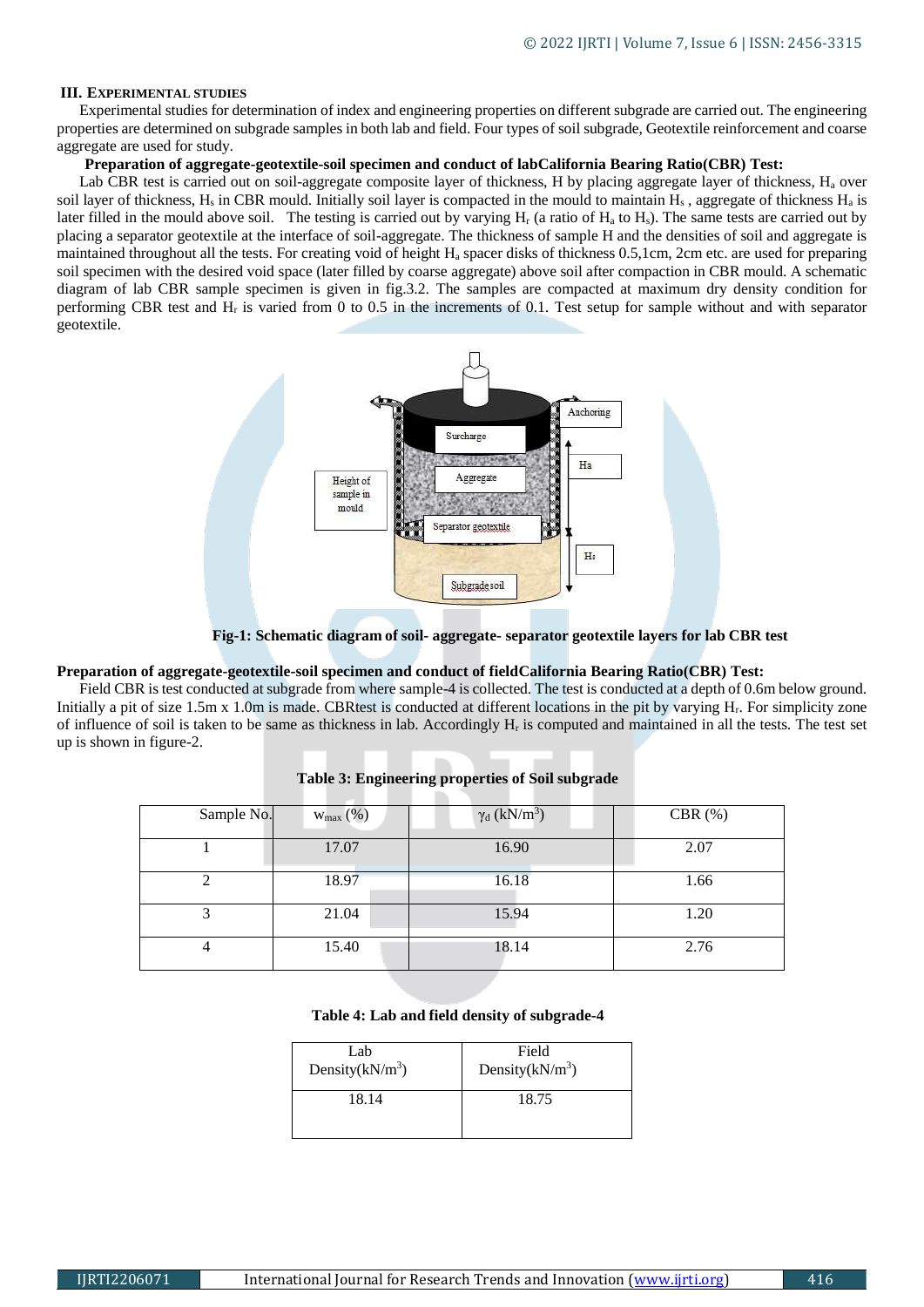| Parameter $H_r$ | Rc1   | $R_{c1}$ * | Rc2   | $R_{c2}$ * | Rc3   | $R_{c3}$ * | $R_{C4}$ | $R_{c4}$ * |
|-----------------|-------|------------|-------|------------|-------|------------|----------|------------|
| 0               |       | 1.304      |       | 1.5        |       | 1.841      |          | 1.23       |
| 0.1             | 1.277 | 1.603      | 1.162 | 1.807      | 1.383 | 2.25       | 1.33     | 1.47       |
| 0.2             | 1.594 | 1.835      | 1.331 | 2.162      | 1.608 | 2.766      | 1.49     | 1.68       |
| 0.3             | 1.69  | 2.004      | 1.746 | 2.334      | 2.075 | 2.991      | 1.68     | 1.9        |
| 0.4             | 2.004 | 2.14       | 2.334 | 2.5        | 2.916 | 3.23       | 1.9      | 1.98       |
| 0.5             | 1.872 | 2.27       | 2.1   | 2.668      | 2.775 | 3.458      | 1.79     | 2.12       |

**Table 5: CBR Ratios R<sup>c</sup> and Rc\* obtained for soil subgrades#**

# subscript 1, 2,3,4 in table 5 indicates subgrade sample number.

|  | Table 6 CBR Ratios $\,$ F <sub>c</sub> , F <sub>c</sub> * and F <sub>c</sub> ** obtained for soil subgrade |  |
|--|------------------------------------------------------------------------------------------------------------|--|
|  |                                                                                                            |  |

| $H_r$ | Lab CBR value         |       | Field CBR value |                 | Fc         | $Fc *$ | $Fc$ ** |
|-------|-----------------------|-------|-----------------|-----------------|------------|--------|---------|
|       | $\cup_{\rm WS}$       |       | $FC_{ws}$       | FC <sub>s</sub> |            |        |         |
|       | 2.47                  | 3.045 | 3.01            | 3.89            | $\rm 0.82$ | 1.01   | 1.29    |
| 0.2   | $\sim$ $\sim$<br>ر. د | 4.15  | 4.76            | 6.01            | 1.22       | 1.37   | 1.99    |
| 0.4   | -<br>4.7              | 4.5   | 0.Z             | 7.06            | 1.56       | 4.62   | 2.34    |

#### **Variation of CBR results with H<sup>r</sup> : effect of separator**

The variation in CBR values with  $H_r$  of separator and without separator soil is shown in figure 4.65 it is observed that the CBR value is increasing with Hr. Using the separator is causing in increase of CBR value. Due to overlaying aggregate, the bearing resistance is increased. With increased H<sup>r</sup> due to increased bearing resistance CBR value for all the three soils has increased considerably. With increase in value of H<sup>r</sup> from 0 to 0.5 for three different samples, the corresponding CBR value has increased from 2.09 to 3.59; 1.66 to 3.5, and 1.2 to 3.3 for H<sup>r</sup> ranging from 0 to 0.5 for without separator soil. There is also decrease in CBR value in spite of increasing the H<sup>r</sup> value after a certain threshold level. This is due to lack of interlocking with the increase in air voids the resistance is affected. Similarly the CBR value has increased from 2.7 to 4.7; 2.49 to 4.43 and 2.21 to 4.15 for Hr ranging from 0 to 0.5 for separator soil. Here, the penetration of the aggregate is avoided by using separator.



**Fig 1: Variation of CBR with respect to H<sup>r</sup>**

# **Presentation of variation of CBR RatioR<sup>c</sup> & R<sup>c</sup> \* with Hr:**

The factored CBR values  $R_c$  and  $R_c^*$  and their variation with  $H_r$  is presented in Fig. 4.69. As expected and it can be seen that a significant contribution is achieved in CBR values due to aggregate and separator geotextile. Hence the problem due to low CBR of natural subgrade can be overcome by providing either overlying aggregate layer or separator or both. However the combination is to be chosen for best results. As observed from the graph for sample-3  $R_c^*$  has increased from 2.25 to peak value of 3.5 for  $H_r$  from 0 to 0.5, but  $R_c$  has increased only from 1.2 to a peak value of 2.75 for  $H_r$  from 0 to 0.4.and later decreased. The same trend is seen for other soil samples also.